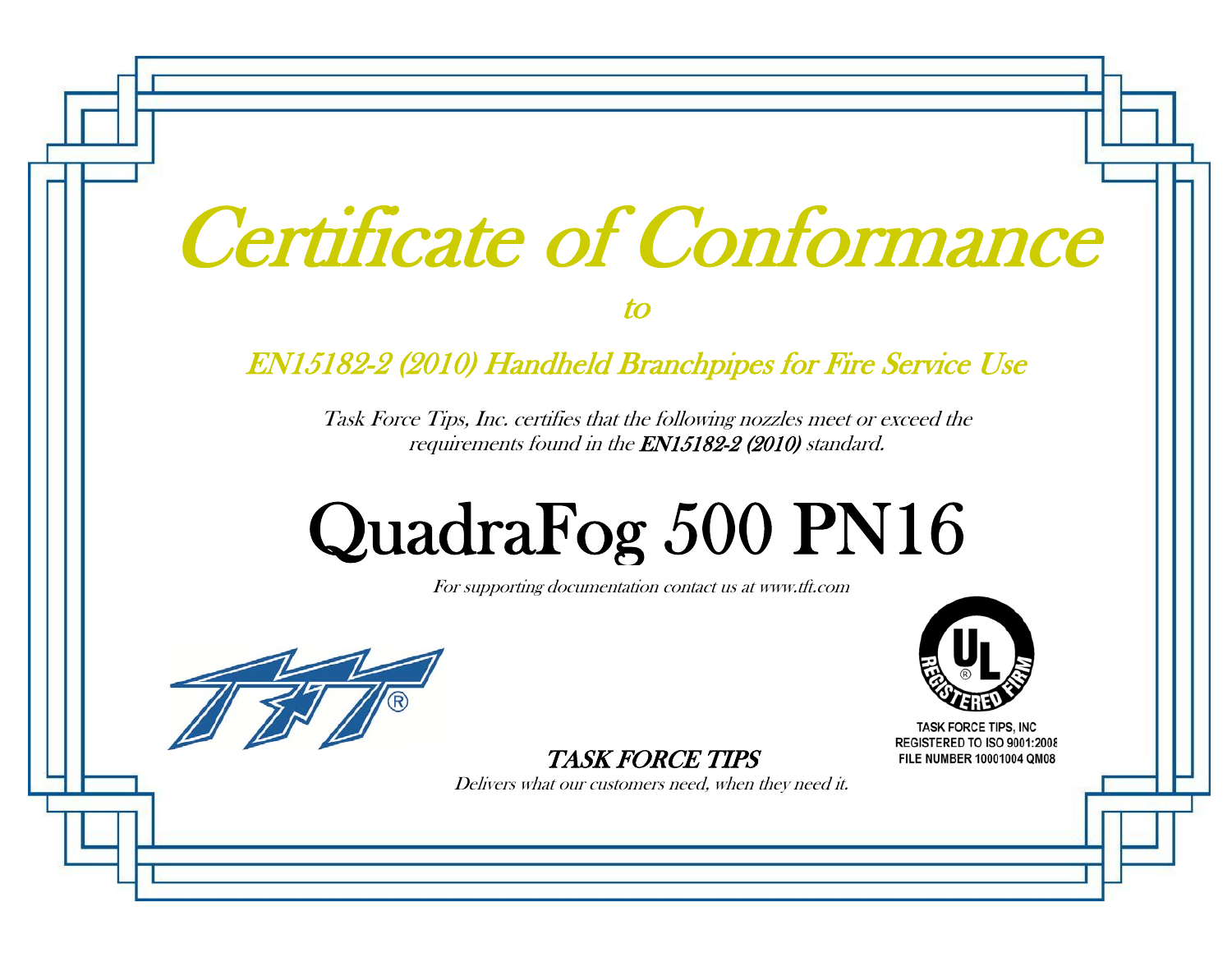#### **Annex C**

#### (normative)

#### **Datasheet for hand-held branchpipes for fire service use**

#### **C.1 General**

**NOTE 1** The symbol \* means "where applicable" in the whole datasheet

**NOTE 2** Actual test results can be entered in the data sheet when these results exceed the minimum requirements given in this Standard

#### **C.2 General data**

| 1.1 Manufacturer | Task Force Tips, Inc. - Valparaiso, IN - USA |
|------------------|----------------------------------------------|
| 1.2 Type         | <b>QuadraFog 500</b>                         |

| <b>1.3</b> Type according to EN | Туре 3 |
|---------------------------------|--------|
| 15182-1 Annex A                 |        |

| 1.4 Flowrate (I/min) at $p_R$ | 500 I/min @ 6 bar |
|-------------------------------|-------------------|
| 1.5 Flow settings *           | 100-250-350-500   |

| <b>1.6</b> Type of spray * | <b>Hollow Cone streaming/Full Cone alternately</b> |
|----------------------------|----------------------------------------------------|

#### **C.3 Flow pressure chart**

Use the following symbols to represent different types of cone spray:



Use the following symbols to represent flow at spray types (NN represents throw in METERS):

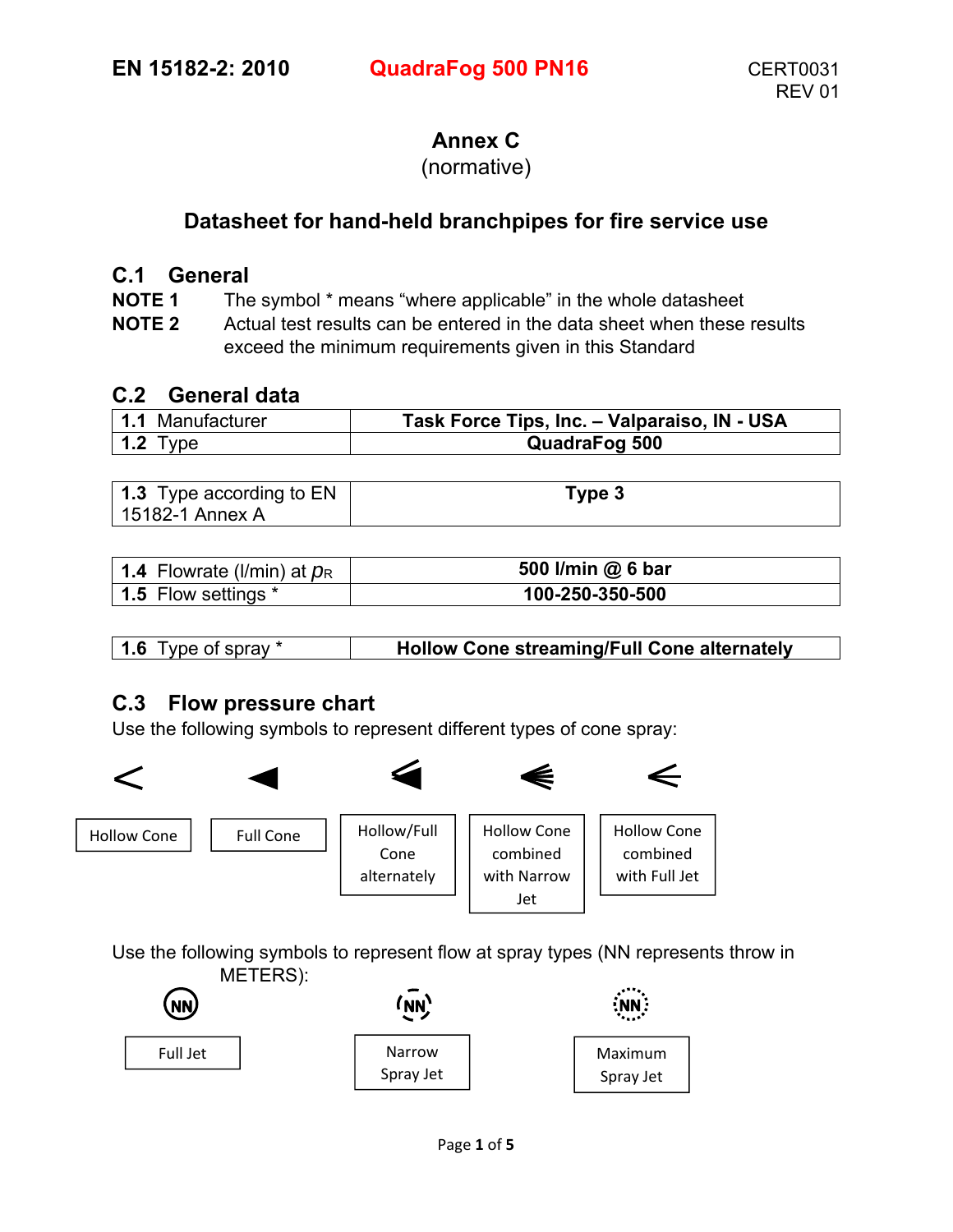## **EN 15182-2: 2010 QuadraFog 500 PN16** CERT0031



 $\overline{\frac{(14)}{6}}$ 



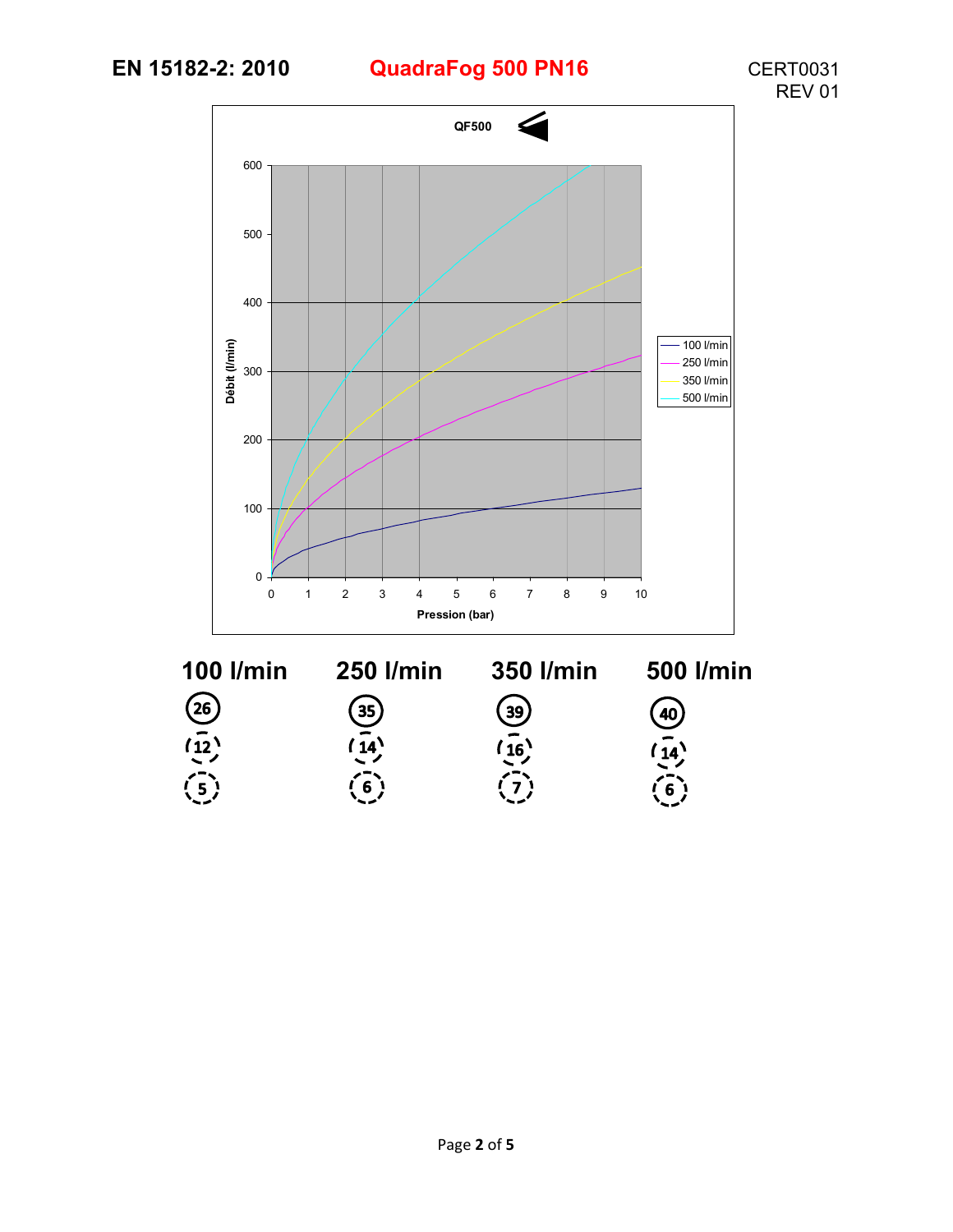#### **C.4 Operational devices**

| 3.1 Fitting system           | <b>Swiveling Coupling</b>           |
|------------------------------|-------------------------------------|
| 3.2 Gripping device          | <b>Pistol Grip</b>                  |
| 3.3 Open/shut-off device *   | <b>Ball Valve</b>                   |
| 3.4 Jet/spray system *       | Rotating operating element (bumper) |
| 3.5 Flow adjustment system * | Rotating operating element (ring)   |

#### **C.5 Requirements**

|                               | <b>Relevant sub</b> | <b>Item</b>                                  | <b>Minimum</b>                | <b>Test</b> |
|-------------------------------|---------------------|----------------------------------------------|-------------------------------|-------------|
|                               | clause              |                                              | <b>Requirement   Result</b>   |             |
|                               | number              |                                              |                               |             |
|                               | per standard        |                                              |                               |             |
|                               | EN 15182-2/4.2.1    | Dimensions (mm)                              | $\leq 450x300x150$            | 290x240x100 |
|                               | EN 15182-2/4.2.1    | Mass (kg)                                    | $\leq 3.5$                    | 1.79        |
|                               | EN 15182-2/4.2.2    | Torques needed for moving operating elements |                               |             |
|                               |                     | $(N\!\cdot\!m)$                              |                               |             |
|                               |                     | Lever*                                       | $\leq 15$                     | N/A         |
| <b>OPERATING AND HANDLING</b> |                     | Valve Handle *                               | $\leq 15$                     | 3.46        |
|                               |                     | Flow adjustment                              | $\leq 15$                     | 1.75        |
|                               |                     | element                                      |                               |             |
|                               |                     | Jet adjustment element                       | $\leq 10$                     | 1.02        |
|                               |                     | Rotating inlet element                       | $\leq 5$                      | 3.05        |
|                               | EN 15182-2/4.2.3    | Flow adjustment *                            |                               |             |
|                               |                     | Rotation from minimal                        | ≤ 180°                        | $90^\circ$  |
|                               |                     | to maximal flow                              |                               |             |
|                               | EN 15182-2/4.2.4    | Jet adjustment *                             |                               |             |
|                               |                     | Rotation from straight                       | $70^{\circ}$ - 180 $^{\circ}$ | 176°        |
|                               |                     | jet to wide spray jet with                   |                               |             |
|                               |                     | a minimal spray angle                        |                               |             |
|                               |                     | of 100°                                      |                               |             |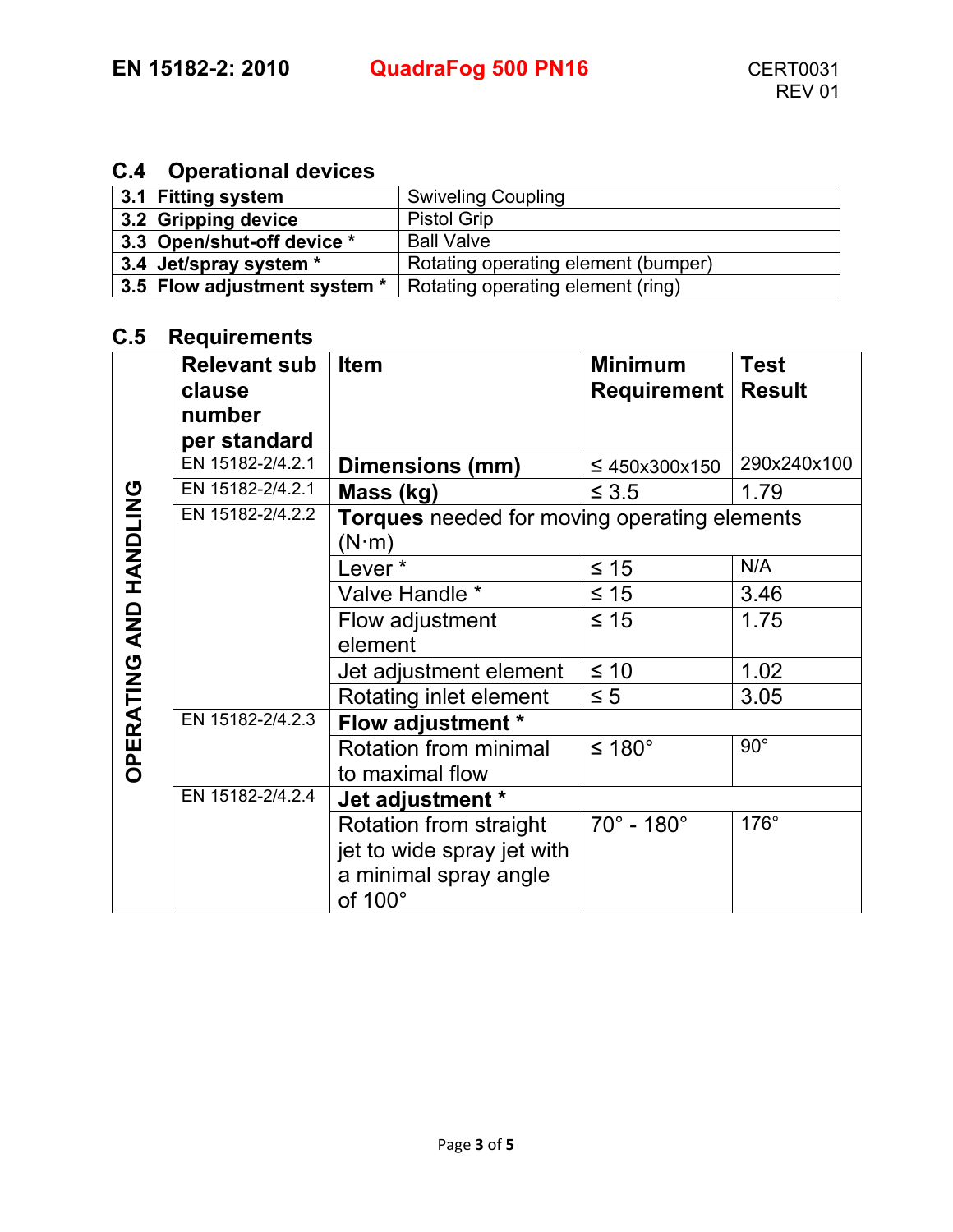## **EN 15182-2: 2010 QuadraFog 500 PN16** CERT0031

| RFORMANCE | <b>Relevant sub</b><br>clause<br>number<br>per standard | <b>Item</b>               | <b>Minimum</b><br><b>Requirement   Result</b> | <b>Test</b> |
|-----------|---------------------------------------------------------|---------------------------|-----------------------------------------------|-------------|
|           | EN 15182-2/4.3.3                                        | Effective throw (m)       | 35                                            | 40          |
|           |                                                         | Spray jet *               |                                               |             |
| 짇         | EN 15182-2/4.3.4                                        | Wide spray jet *: angle   | $\geq 100^{\circ}$                            | $130^\circ$ |
|           | EN 15182-2/4.3.5                                        | Narrow spray jet *: angle | $\geq 30^{\circ}$                             | $65^\circ$  |

|                | <b>Relevant sub</b><br>clause<br>number<br>per standard | <b>Item</b>                         | <b>Minimum</b><br><b>Requirement</b>         | <b>Test</b><br><b>Result</b> |
|----------------|---------------------------------------------------------|-------------------------------------|----------------------------------------------|------------------------------|
| <b>PHYSICS</b> | EN 15182-1/7.2.2                                        | Sensitivity to frost (°C)           | Operational<br>after 30 min<br>@ (-15±2)°C   | <b>PASS</b>                  |
|                | EN 15182-1/7.2.1                                        | Sensitivity to heat (° C)           | Operational<br>after 24 h $@$<br>$(55±2)$ °C | <b>PASS</b>                  |
|                | EN 15182-1/6.3.1                                        | <b>Non-obstruction test</b><br>(mm) | 4.76                                         | <b>5.5 PASS</b>              |
|                | EN 15182-2/4.3.1                                        | <b>Burst pressure (bar)</b>         | $\geq 60$ bar                                | <b>PASS</b>                  |

#### **C.6 Operational extra data (no requirements)**

| <b>Relevant sub</b><br>clause number<br>per standard | <b>Item</b>           | <b>Test Result</b>                                                                |
|------------------------------------------------------|-----------------------|-----------------------------------------------------------------------------------|
| <b>Ageing tests</b>                                  |                       |                                                                                   |
|                                                      | UV test               |                                                                                   |
|                                                      | Ozone test            |                                                                                   |
|                                                      | <b>Corrosion test</b> | <b>HARDCOAT EXCEED</b><br><b>MILITARY</b><br><b>SPECIFICATION MIL-</b><br>A-8625F |